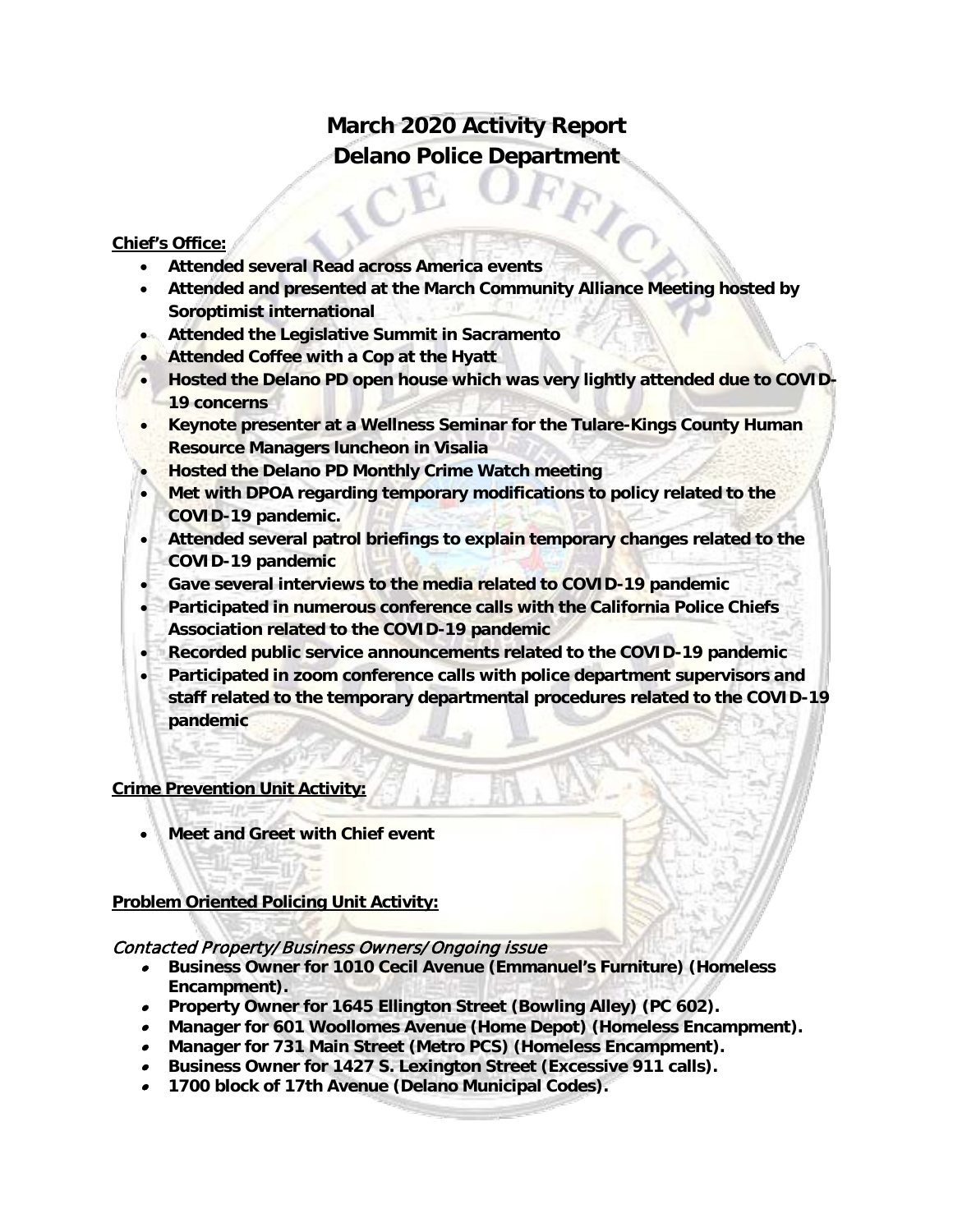- **Property Manager for Park Place Apartment complex regarding CFS generated/186.22 tenants.**
- **Met with APS Social Worker regarding welfare and CFS generated.**
- **Contacted Property Management for 912 County Line Road regarding audible alarms and homeless encampment.**

#### Contacted Property/Business Owners/ Ongoing issue

- **Contacted Property Management for 912 County Line Road regarding audible alarms, Municipal Code signs and Homeless Encampment.**
- **Cleared out Homeless Encampments along the railroad tracks (700 block, 1400 block of High Street).**
- **Cleared out Homeless Encampment at 912 Countyline Road (Kmart).**
- **Cleared out Homeless Encampment at 1426 High Street (Placement Pros).**
- **Cleared out Homeless Encampment at 600 block of Ellington (west alley).**
- **Cleared out Homeless Encampment at 1010 Cecil Avenue (Emmanuel's Furniture).**

|                   | 2009           | 2010 | 2011           | 2012 | 2013 | 2014 | 2015 | 2016              | 2017 | 2018 | 2019 | <b>2020 (YTD)</b> |
|-------------------|----------------|------|----------------|------|------|------|------|-------------------|------|------|------|-------------------|
| Homicides         | $\overline{2}$ | 0    | $\overline{2}$ | 0    |      | 11   | 6    | 7                 | 6    | 10   | 8    | 2                 |
| Rapes             | 3              | 8    |                |      | 4    | 13   | 10   | $12 \overline{ }$ | 10   | 12   | 9    | 4                 |
| <b>Robbery</b>    | 45             | 56   | 49             | 53   | 82   | 58   | 53   | 27                | 34   | 45   | 32   | 12                |
| <b>Assault</b>    | 384            | 370  | 325            | 388  | 397  | 383  | 352  | 366               | 396  | 432  | 431  | 87                |
| <b>Burglary</b>   | 909            | 791  | 797            | 552  | 720  | 368  | 272  | 308               | 222  | 291  | 205  | 43                |
| <b>Larceny</b>    | 536            | 464  | 531            | 575  | 808  | 697  | 767  | 794               | 660  | 613  | 589  | 138               |
| <b>Auto Theft</b> | 491            | 443  | 363            | 346  | 447  | 435  | 364  | 471               | 450  | 386  | 314  | 70                |

#### **Part I Crime (12 Year Chart):**

| <b>Response Times (March 2020)</b> |  |
|------------------------------------|--|
|                                    |  |

| <b>Priority</b>                                            | <b>Create to</b><br><b>Dispatch</b> | <b>Dispatch to</b><br><b>Arrival</b> | <b>Total Time</b> |  |
|------------------------------------------------------------|-------------------------------------|--------------------------------------|-------------------|--|
| 1. Life/Death                                              | 1:22                                | 3:46                                 | 5:09              |  |
| 2. Property Crime in Progress                              | 5:41                                | 7:30                                 | 13:11             |  |
| 3. Cold Call/No immediate<br>threat to person or property. | 8:02                                | 8:31                                 | 16:33             |  |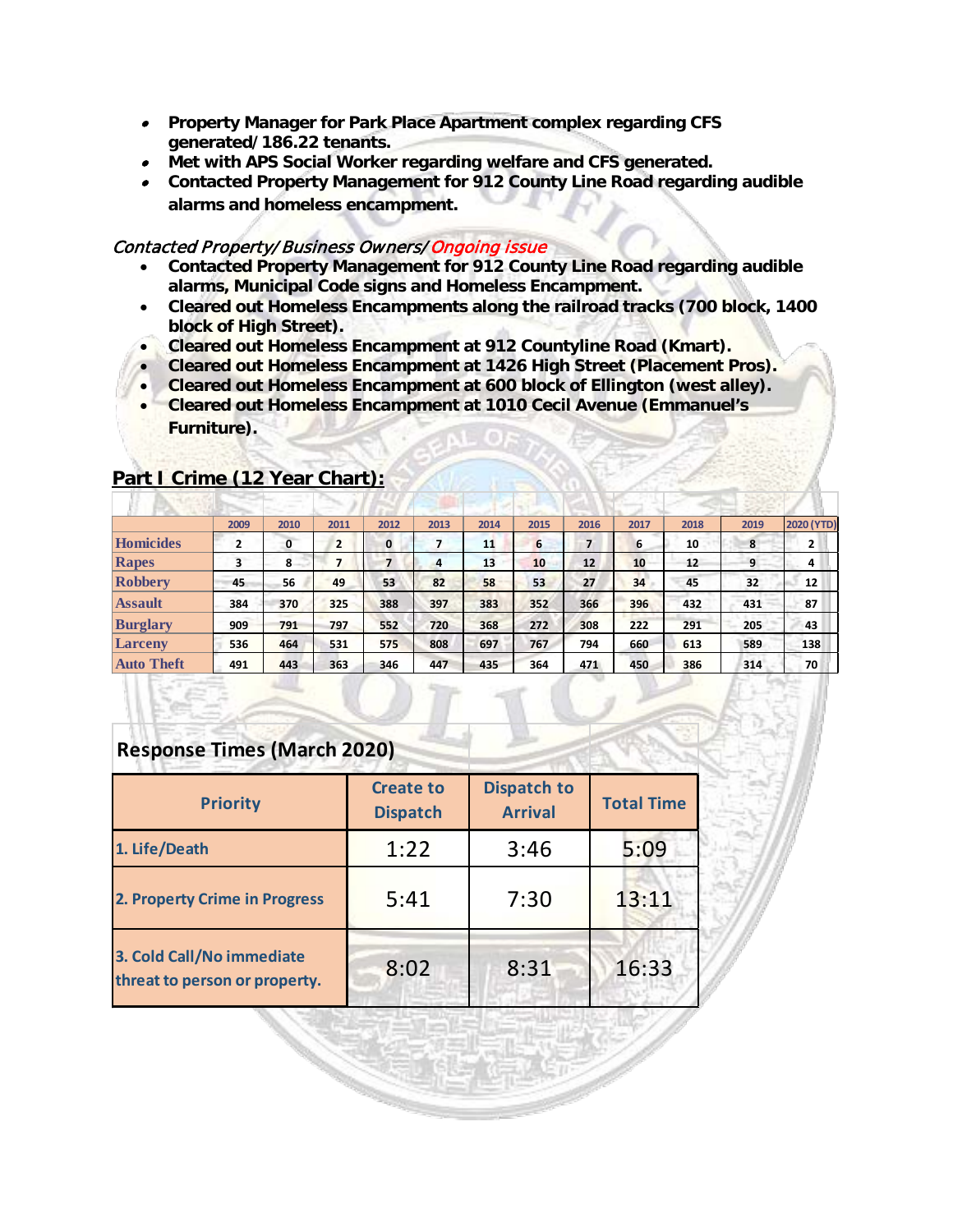#### **Traffic Unit:**

#### **Refer to the following data regarding traffic related incidents for the month of March:**

| <b>Accident</b>           | <b>Injury Traffic</b> | Non-Injury                | <b>Hazardous</b>        | <b>Other Citations</b> |
|---------------------------|-----------------------|---------------------------|-------------------------|------------------------|
| Summary by                | <b>Collisions</b>     | <b>Traffic Collisions</b> | <b>Citations Issued</b> | <b>Issued</b>          |
| Severity Fatal            |                       |                           |                         |                        |
| <b>Traffic Collisions</b> |                       |                           |                         |                        |
|                           | 12                    | 26                        | 30                      | 88                     |
|                           |                       |                           |                         |                        |

Source: RIMS Reports Version 26.06.04 (April 7, 2020)

#### **Special Operations:**

None Scheduled

#### **Collision:**

| <b>Common Locations:</b>                                       | <b>Primary Collision Factors:</b>       |  |  |  |
|----------------------------------------------------------------|-----------------------------------------|--|--|--|
| $N/A$ – Two or more collisions did notoccur in<br>one location | (8) 22107 CVC - Unsafe Turning Movement |  |  |  |
|                                                                | $(7)$ 22350 CVC - Unsafe Speed          |  |  |  |
|                                                                | (4) 22106 CVC - Unsafe Starting/Backing |  |  |  |

\*Primary collision factors are overall and not collision factors for common locations

### Kern County District Attorneys VPP Quarterly DUI/Homicide Roundtable **– March 11, 2020**

**Exchanged ideas and solutions on growing trends law enforcement and the Kern County District Attorney's Office face in regard to legal updates, grants, DUI's and vehicular homicides.**

#### **Patrol Division: Controller**

|                           |       |            |             |              |          | Patrol Statistics (12 Month Chart) |      |          |      |                |                               |     |
|---------------------------|-------|------------|-------------|--------------|----------|------------------------------------|------|----------|------|----------------|-------------------------------|-----|
|                           | April | <b>May</b> | <b>June</b> | July         | Aug      | Sept.                              | Oct. | Nov.     | Dec. |                | Jan. 2020 Feb. 2020 Mar. 2020 |     |
| <b>Felony Arrest</b>      | 33    | 24         | 25          | 38           | 28       | 42                                 | 47   | 29       | 27   | 19             | 39                            | 20  |
| <b>Misdemeanor Arrest</b> | 111   | 86         | 91          | 97           | 101      | 110                                | 114  | 99       | 94   | 97             | 102                           | 74  |
| <b>Citations</b>          | 194   | 212        | 213         | 187          | 191      | 217                                | 192  | 178      | 151  | 158            | 232                           | 141 |
| FI's                      | 15    | 19         | 29          | 13           | 5        |                                    | 12   | 3        |      | $\overline{2}$ | 14                            |     |
| <b>K9 Deployments</b>     | 6     | N/A        | 0           | $\mathbf{0}$ | 0        | 0                                  | 20   | 4        | 11   | 9              | 20                            |     |
| <b>K9 Apprehensions</b>   | 3     | N/A        | 0           | $\bf{0}$     | $\Omega$ | $\Omega$                           | ר    | $\Omega$ | 5    | 4              | 9                             |     |